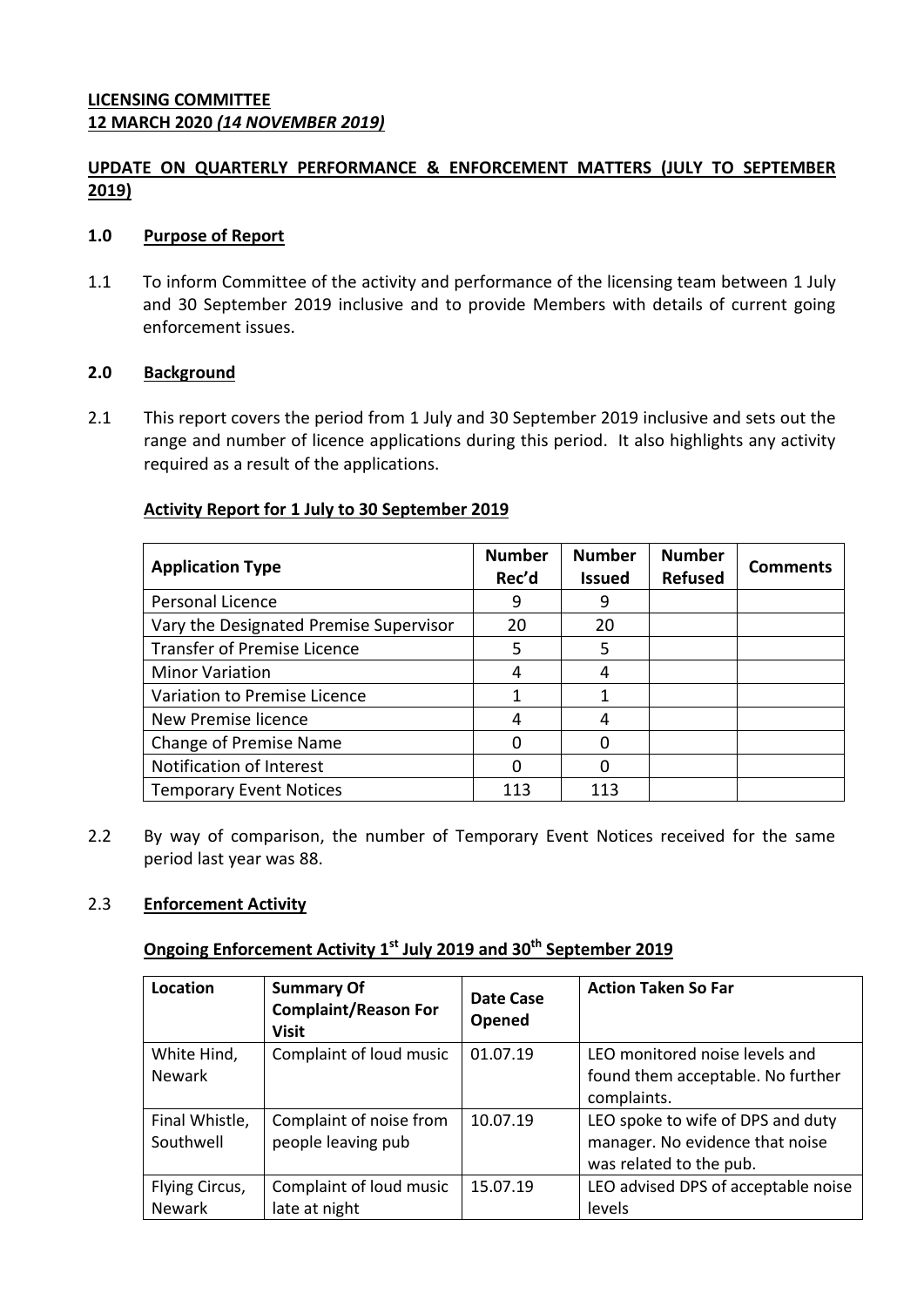| Spread Eagle,<br>Hockerton                      | Premises licence<br>inspection                                   | 15.07.19 | Advice given regarding licensing<br>conditions. 3 action points<br>identified.                                                                                                                                                                                            |
|-------------------------------------------------|------------------------------------------------------------------|----------|---------------------------------------------------------------------------------------------------------------------------------------------------------------------------------------------------------------------------------------------------------------------------|
| Old Vicarage<br>Boutique<br>Hotel,<br>Southwell | Two complaints of loud<br>music                                  | 22.07.19 | LEO contacted DPS who disputed<br>that the music was from the<br>premises. Complainants advised to<br>log any future issues. Noise<br>observations by LEO found no<br>issues.                                                                                             |
| Carpenters<br>Arms,<br>Walesby                  | Complaint of loud music                                          | 22.07.19 | LEO gave verbal advice to DPS. This<br>complaint will be taken into account<br>when considering future TEN<br>applications.                                                                                                                                               |
| <b>Bramley</b><br>Apple,<br>Southwell           | Complaint of loud music<br>until 2.30am and<br>drunken behaviour | 22.07.19 | LEO spoke to manager who said the<br>drunken people in question have<br>since been barred from the pub and<br>denied that loud music was played<br>that late                                                                                                              |
| Southwell<br><b>Rugby Club</b>                  | Premises licence<br>inspection                                   | 23.07.19 | All in order                                                                                                                                                                                                                                                              |
| <b>Bramley</b><br>Apple,<br>Southwell           | Noise complaint                                                  | 29.07.19 | LEO and EHO installed noise<br>monitoring equipment at<br>complainant's address, which did<br>not produce evidence of excessive<br>noise. LEO spoke to manager, DPS<br>and licence holder and has arranged<br>a meeting with the licence holder<br>for 29.11.2019         |
| Lincolnshire<br>Co-op, Sutton<br>on Trent       | Premises licence<br>inspection                                   | 30.07.19 | All in order                                                                                                                                                                                                                                                              |
| Waters Edge,<br><b>Newark</b>                   | Complaint of loud music                                          | 05.08.19 | LEO met with manager who agreed<br>to face speakers away from the<br>complainant's address. No further<br>complaints received                                                                                                                                             |
| Europe<br>Supermarket,<br><b>Newark</b>         | Complaint of selling<br>alcohol to an intoxicated<br>customer    | 05.08.19 | LEO and police visited the owner<br>and viewed CCTV. Inconclusive if the<br>customer was drunk at the time but<br>she is a known street drinker. The<br>owner has agreed to ban her from<br>buying alcohol from the shop in<br>future. Warning letter given<br>12.08.2019 |
| White Hart,<br>Ollerton                         | Premises licence<br>inspection                                   | 06.08.19 | Advice given regarding licensing<br>conditions. 2x action points noted.<br>These were all in order 02.09.2019                                                                                                                                                             |
| Hop Pole<br>Hotel,<br>Ollerton                  | Premises licence<br>inspection                                   | 06.08.19 | All in order                                                                                                                                                                                                                                                              |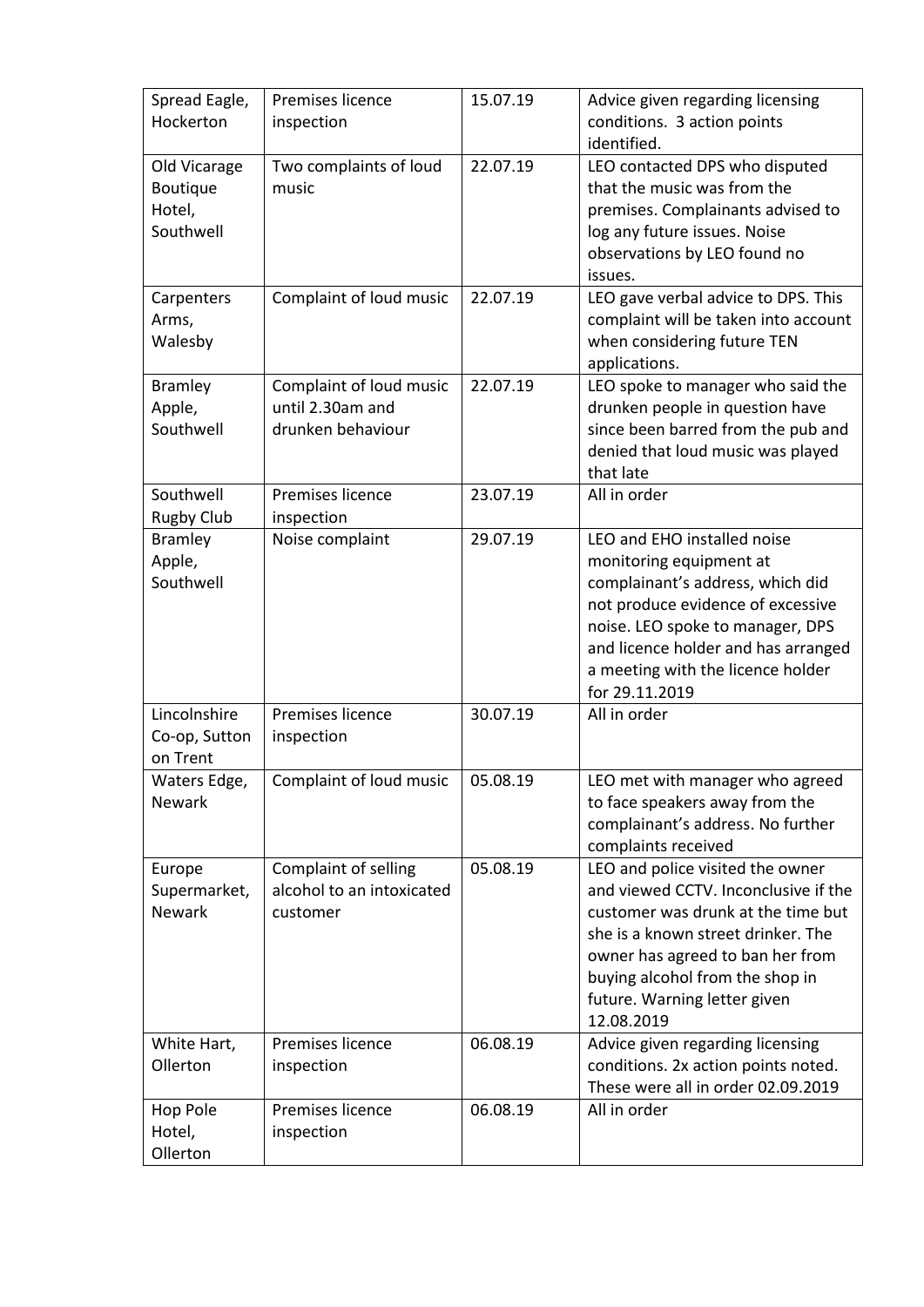| Europe<br>Supermarket,<br><b>Newark</b>            | Premises licence<br>inspection                          | 06.08.19 | Advice given regarding licensing<br>conditions. 5x action points noted.<br>These were all in order on revisit<br>03.09.2019                                                                   |
|----------------------------------------------------|---------------------------------------------------------|----------|-----------------------------------------------------------------------------------------------------------------------------------------------------------------------------------------------|
| <b>Newark</b><br>Showground                        | Complaint of loud music<br>from juggling<br>convention. | 09.08.19 | LEO visited site and verbal advice<br>given.                                                                                                                                                  |
| Queens Head,<br><b>Newark</b>                      | Complaint of loud music                                 | 12.08.19 | LEO spoke to DPS who agreed to<br>lower music levels. Verbal warning<br>given.                                                                                                                |
| Muskham<br>Ferry, North<br>Muskham                 | Premises licence<br>inspection                          | 12.08.19 | All in order                                                                                                                                                                                  |
| Roaring Meg,<br><b>Newark</b>                      | Complaint of loud music                                 | 13.08.19 | LEO visited DPS and gave a verbal<br>warning                                                                                                                                                  |
| Waters Edge,<br><b>Newark</b>                      | Premises licence<br>inspection                          | 14.08.19 | Advice given regarding licensing<br>conditions. 3x action points noted.<br>All in order on revisit 23.09.2019                                                                                 |
| Edwinstowe                                         | Loud concert noise                                      | 19.08.19 | LEO liaised with EHO and police. A<br>number of complaints were made<br>but unable to identify where the<br>noise came from. No further action.                                               |
| Inkersall<br>Grange Farm,<br>Bilsthorpe            | Complaint of noise from<br>wedding speeches             | 19.08.19 | LEO spoke to manager who was<br>confused as to how this could be<br>heard. DPS has complied with all<br>measures asked of them, and as the<br>complaint was anonymous no action<br>was taken. |
| <b>Newark</b><br>Showground                        | Premises licence<br>inspection                          | 19.08.19 | Advice given regarding licence<br>conditions. 4x action points. All in<br>order on revisit 25.09.2019                                                                                         |
| Boughton<br>Pumping<br>Station,<br>Pumping         | Premises licence<br>inspection                          | 19.08.19 | Advice given regarding licence<br>conditions. Manager verbally<br>advised to refresh training records.                                                                                        |
| Plough,<br>Coddington                              | Premises licence<br>inspection                          | 20.08.19 | Advice given regarding licence<br>conditions. 3x action points. All in<br>order by 04.11.2019                                                                                                 |
| <b>Barnby Gate</b><br>Newsagents,<br><b>Newark</b> | Premises licence<br>inspection                          | 20.08.19 | Advice given regarding licence<br>conditions. 3x action points. All in<br>order on revisit 16.09.2019                                                                                         |
| Queen's<br>Head, Newark                            | Complaint of loud music                                 | 21.08.19 | LEO visited the DPS and gave a<br>verbal warning. LEO monitored<br>noise levels over subsequent<br>weekends and no further<br>complaints were made.                                           |
| Fruktolinka,<br>Barnby Gate,<br>Newark             | Premises licence<br>inspection                          | 02.09.19 | Advice given regarding licence<br>conditions. 2x action points. All in<br>order on revisit 14.10.2019                                                                                         |
| Nisa Local,<br>Blidworth                           | Premises licence<br>inspection                          | 09.09.19 | All in order                                                                                                                                                                                  |